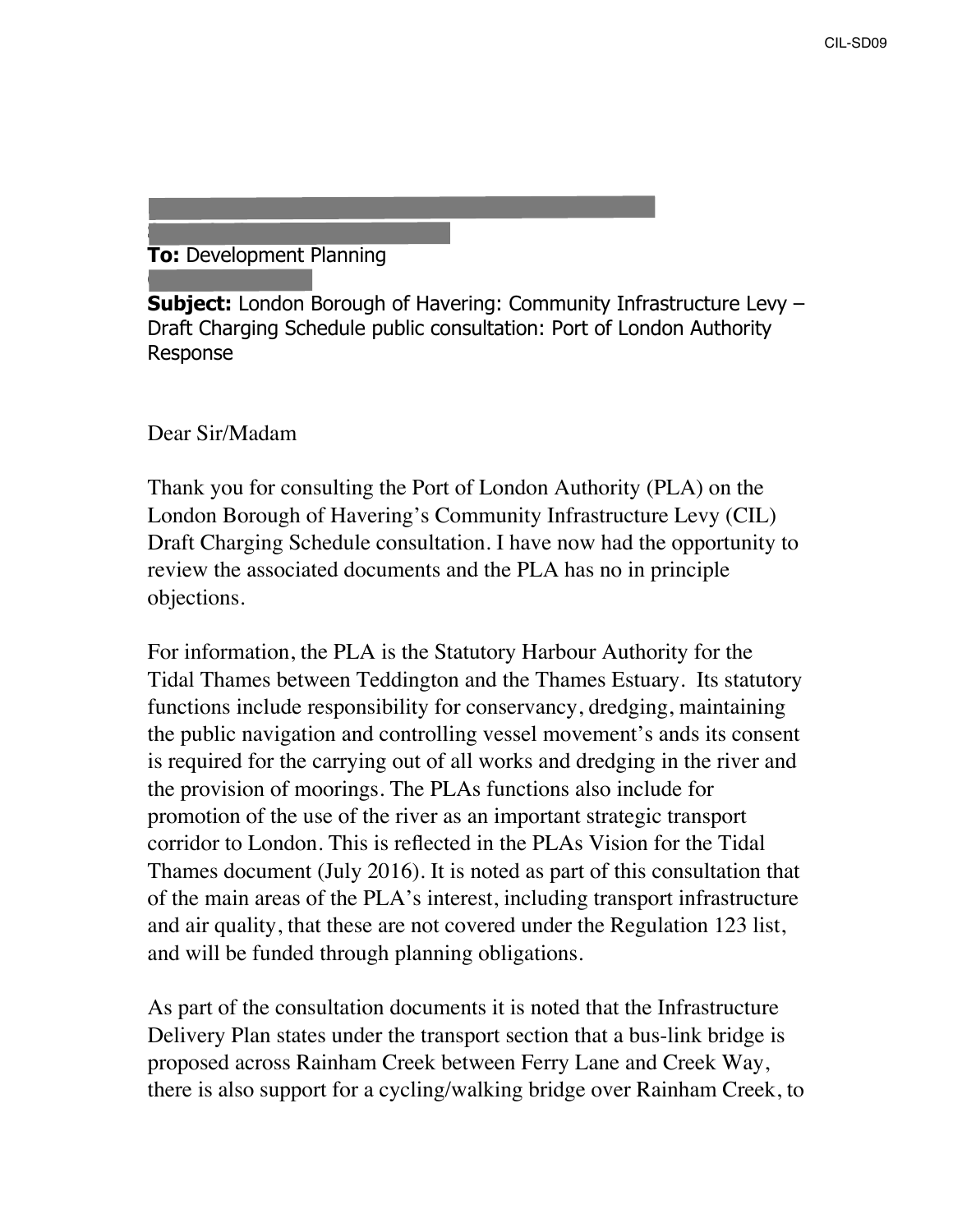potentially be built between 2016 - 2021. Please note Rainham Creek falls within the PLA's jurisdiction along Creek Way up to the A1306 roundabout with Bridge Road, as such the PLA should be consulted on these potential crossings as further details become available, particularly as part of the PLA's River Works Licensing Process.

It is also noted that there is Green Infrastructure project highlighted in the Infrastructure Delivery Plan called '*Rainham to the River, linking Rainham communities to Thames and Marshes'*. Could further information be provided on this project, particularly with regard to promoting access to the Thames? The PLA would broadly be in support of any project which seeks to enhance access to the River Thames and again should be consulted on any proposals.

I hope this information is of assistance. If you have any questions at all please let me know

Regards

Michael

London River House, Royal Pier Road Gravesend, Kent, DA12 2BG

## 07712 247 115 [WWW.PLA.CO.UK](http://www.pla.co.uk/)

01474 562 305

Michael Atkins

Senior Planning Officer

Port of London Authority

- $\blacksquare$ Find out more: [www.pla.co.uk/Thames-Vision](http://www.pla.co.uk/Thames-Vision)
- $\mathbf{r}$ Follow us on twitter: @LondonPortAuth